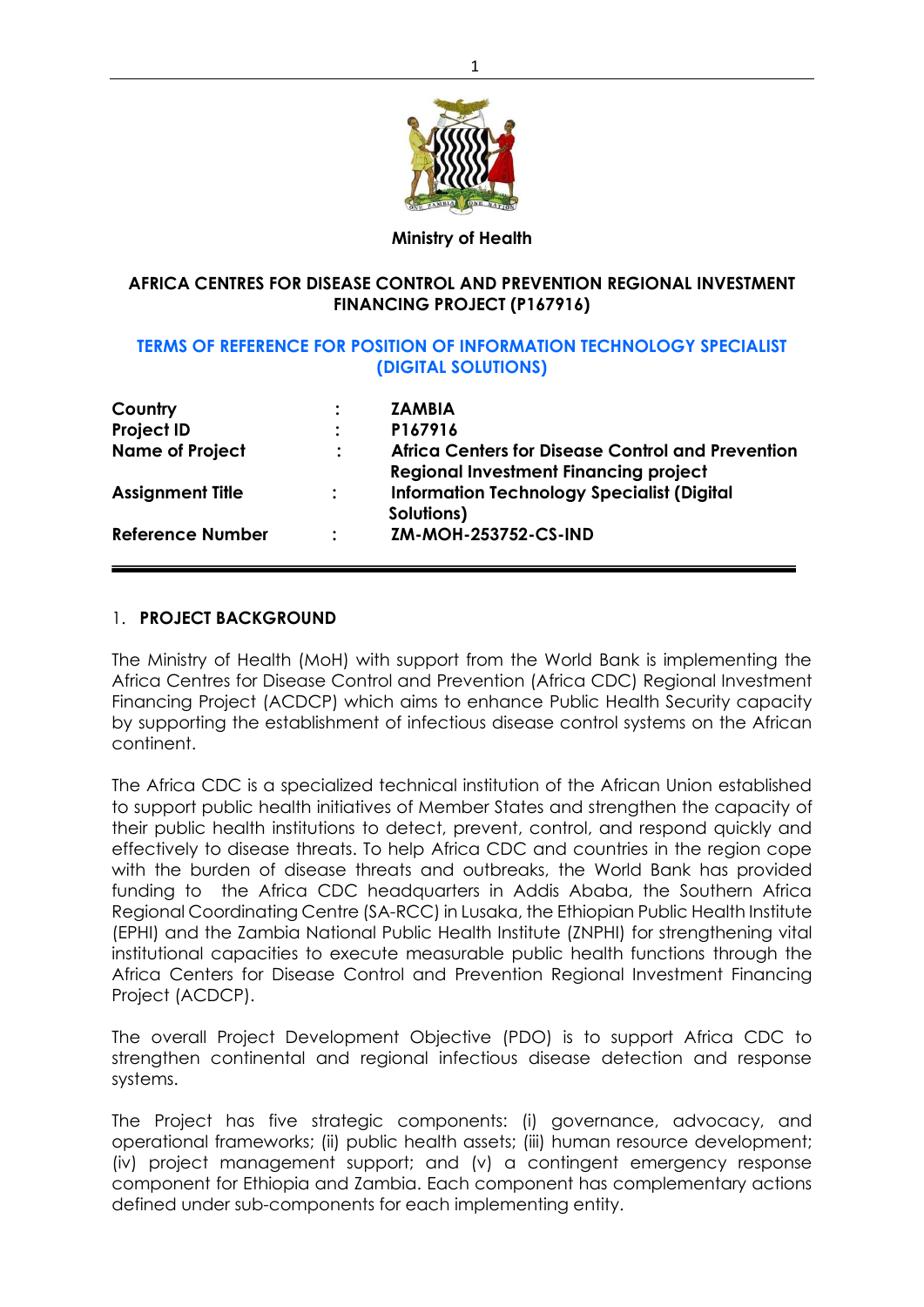In Zambia, the Project will provide Human resource capacity strengthening to the Zambia National Public Health Institute (ZNPHI) and support operationalization of the Africa CDC Southern Africa Regional Collaborating Centre (SA-RCC) based in Lusaka, Zambia. The Project will include the construction, equipping, and staffing of a Biosafety Level 3 (BSL-3) National Public Health Reference Laboratory and Office Complex that will serve as a Regional Centre of Excellence and provide additional capacity to support the Southern Africa region. The project is being implemented by Ministry of Health through Zambia National Health Institute of Public Health (ZNPHI.

The Zambia National Public Health Institute now seeks to engage the services of suitably qualified candidate to fill the vacant post of an Information Technology Specialist- Digital Solution (DS) under the ACDCP Implementing Unit (PIU) to support the project implementation on all Information Technology related issues.

- a. **Duty Station:** Zambia National Public Health Institute PIU, Lusaka
- b. **Reports to:** Project Coordiantor ACDCP
- c. **Title:** Information Technology Specialist- Digital Solutions (1 Post)

## 2. **OBJECTVES OF THE ASSIGNMENT**

The main duty of the Information Technology (IT) specialist - Digital Solutions will be to support information technology systems and users, install computer systems and software, and maintaining computer networks and connectivity. The IT Systems Specialist takes the lead in the development of ICT Infrastructure, provide guidance on ICT needs, develop, manage, and maintain the ICT environment and infrastructure. The IT-DS specialist will carry out the following critical duties and responsibilities.

## 3. **SCOPE OF WORK**

## **Duties and Responsibilities**

| S/N            | <b>Key Result Area</b>                                                                   | <b>Principle Accountabilities</b>                                                                                                                                        |
|----------------|------------------------------------------------------------------------------------------|--------------------------------------------------------------------------------------------------------------------------------------------------------------------------|
|                |                                                                                          | Develop and implement ICT policies, guidelines, standard<br>procedures, and solutions<br>Provide input and technical expertise relating to technical                     |
|                |                                                                                          | requirements for the procurement, installation and repair of                                                                                                             |
|                |                                                                                          | computer systems, services, accessories, hardware, software,<br>etc.:                                                                                                    |
| <b>Systems</b> | Offers troubleshooting, support, and repair when IT equipment<br>or networks malfunction |                                                                                                                                                                          |
|                | <b>Administration</b>                                                                    | Installing or upgrading components, setting up software                                                                                                                  |
|                |                                                                                          | Enforce systems security for data and infrastructure and<br>maintaining information security through controlled hardware<br>or software installation and staff education |
|                |                                                                                          | Perform data back-ups and ensuring data storage is safe and                                                                                                              |
|                |                                                                                          | secure.                                                                                                                                                                  |
|                |                                                                                          | Maintains records of hardware and software inventory                                                                                                                     |
|                |                                                                                          | (Inventory management)                                                                                                                                                   |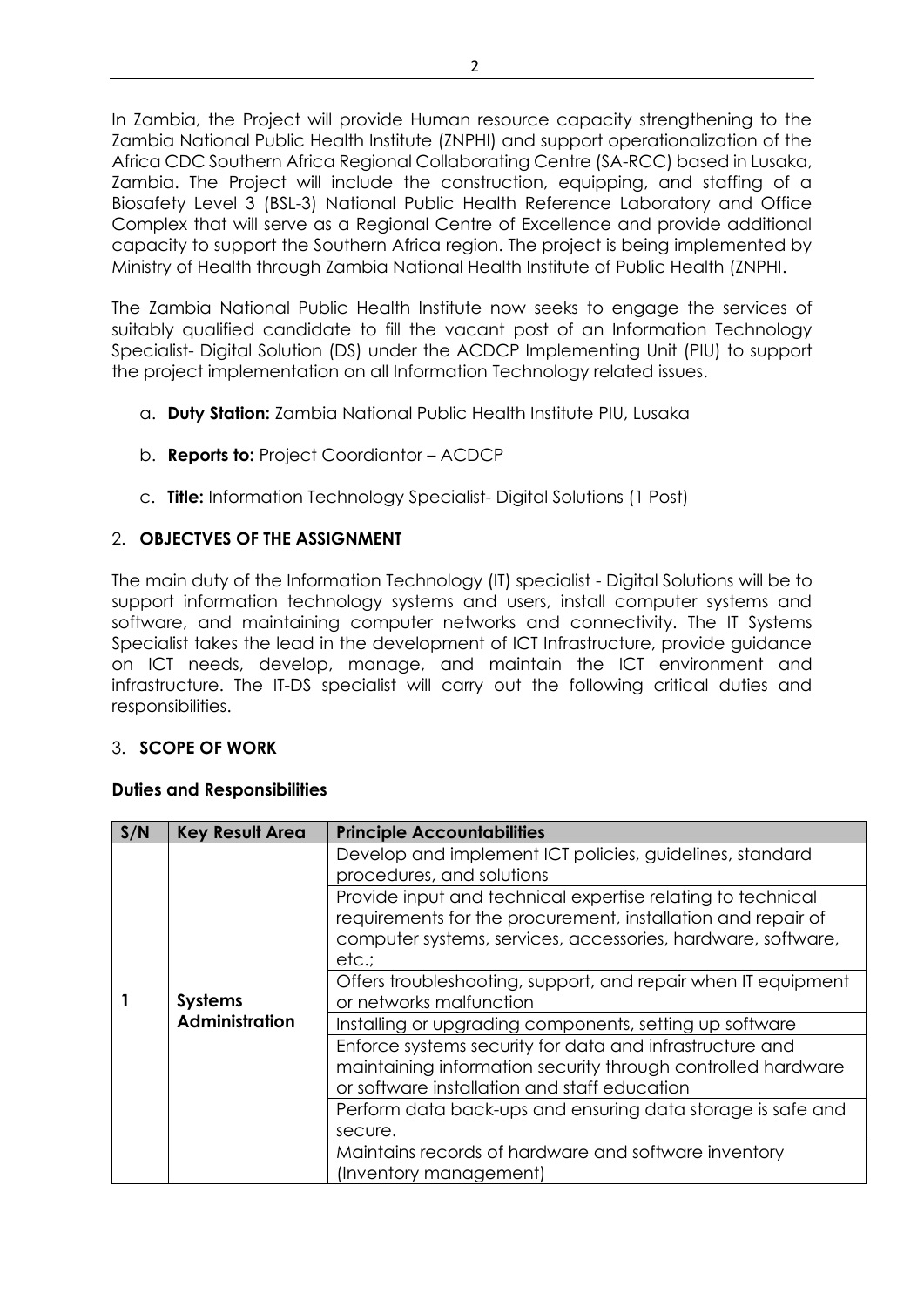| S/N              | <b>Key Result Area</b>   | <b>Principle Accountabilities</b>                                                                                       |
|------------------|--------------------------|-------------------------------------------------------------------------------------------------------------------------|
|                  |                          | Schedules and executes ICT maintenance activities pro-                                                                  |
|                  |                          | actively for the responsible hardware and analyses and solves                                                           |
|                  |                          | occurring technical ICT problems with standardized solutions.                                                           |
|                  |                          | Develops new and innovative systems and methods, when                                                                   |
|                  |                          | needed in cooperation with external ICT parties.                                                                        |
|                  |                          | Provide expert voice in tech strategy                                                                                   |
|                  |                          | Provides IT support, training, and orientation for new                                                                  |
|                  |                          | technology users                                                                                                        |
|                  |                          | Provide overall leadership to the ICT operations including                                                              |
| $\boldsymbol{2}$ | Leadership               | computer systems operations, technical support, data control,                                                           |
|                  | opportunities            | systems security, website development, database                                                                         |
|                  |                          | management, and telecommunications and IS training.                                                                     |
|                  |                          | Develop and manage the implementation of Information and                                                                |
|                  |                          | Communication Technology environment and infrastructure in                                                              |
|                  |                          | a cost-effective manner.                                                                                                |
|                  |                          | Design systems and assess the effectiveness of technology                                                               |
|                  |                          | resources already in use or new systems that are being                                                                  |
|                  |                          | implemented                                                                                                             |
|                  |                          | Support the establishment of an Information, Communication                                                              |
|                  |                          | and Technology (ICT) center (including hardware and                                                                     |
|                  |                          | software) data management, communication and security                                                                   |
|                  |                          | systems at the Laboratory and office complex to be built.                                                               |
| $\mathbf{3}$     | <b>Digital Solutions</b> | Support the PIU and ZNPHI in strengthening health information                                                           |
|                  |                          | systems, specifically focusing on electronic disease surveillance                                                       |
|                  |                          | and frontline data capture and monitoring and supervising                                                               |
|                  |                          | tools for health service delivery. These include: (i) conducting IT                                                     |
|                  |                          | due diligence with respect to use of IT in project related                                                              |
|                  |                          | activities; (ii) assess appropriate technologies and good                                                               |
|                  |                          | practices that can be adopted, including mobile, web-based<br>and geographic information system-based technologies; and |
|                  |                          | (iii) develop guidelines for implementing the project health                                                            |
|                  |                          | information systems.                                                                                                    |
|                  |                          | Designs, monitors, documents, and manages the electronic or                                                             |
|                  |                          | procedural regulation of information flow in the organization                                                           |
| 4                | <b>Monitoring and</b>    | and makes sure this flow is consistent and secure.                                                                      |
|                  | <b>Evaluation</b>        | Perform periodic security audits and system or network                                                                  |
|                  |                          | vulnerability assessments.                                                                                              |
|                  |                          | Monitors performance of the ICT environment and processes                                                               |
|                  |                          | and reports errors and threats.                                                                                         |
|                  |                          | Offer expert advice for any ICT partnerships/contract                                                                   |
|                  | <b>Partner</b>           | negotiations                                                                                                            |
| 5                | <b>Engagements</b>       | Manages contracts with external ICT providers,                                                                          |
|                  |                          | Collaborates with partners/stakeholders through solutions to                                                            |
|                  |                          | solve problems                                                                                                          |
|                  |                          |                                                                                                                         |
| 6                | <b>Any other Duties</b>  | Any other duties as assigned                                                                                            |

## 4. **CAPACITY BUILDING PROGRAM**

The IT Specialist Digital Solutions will be provided with opportunities to undertake training and skills enhancement relevant to execution of his/her duties. He/she will also work with the ZNPHI workforce development cluster to develop, organize, and deliver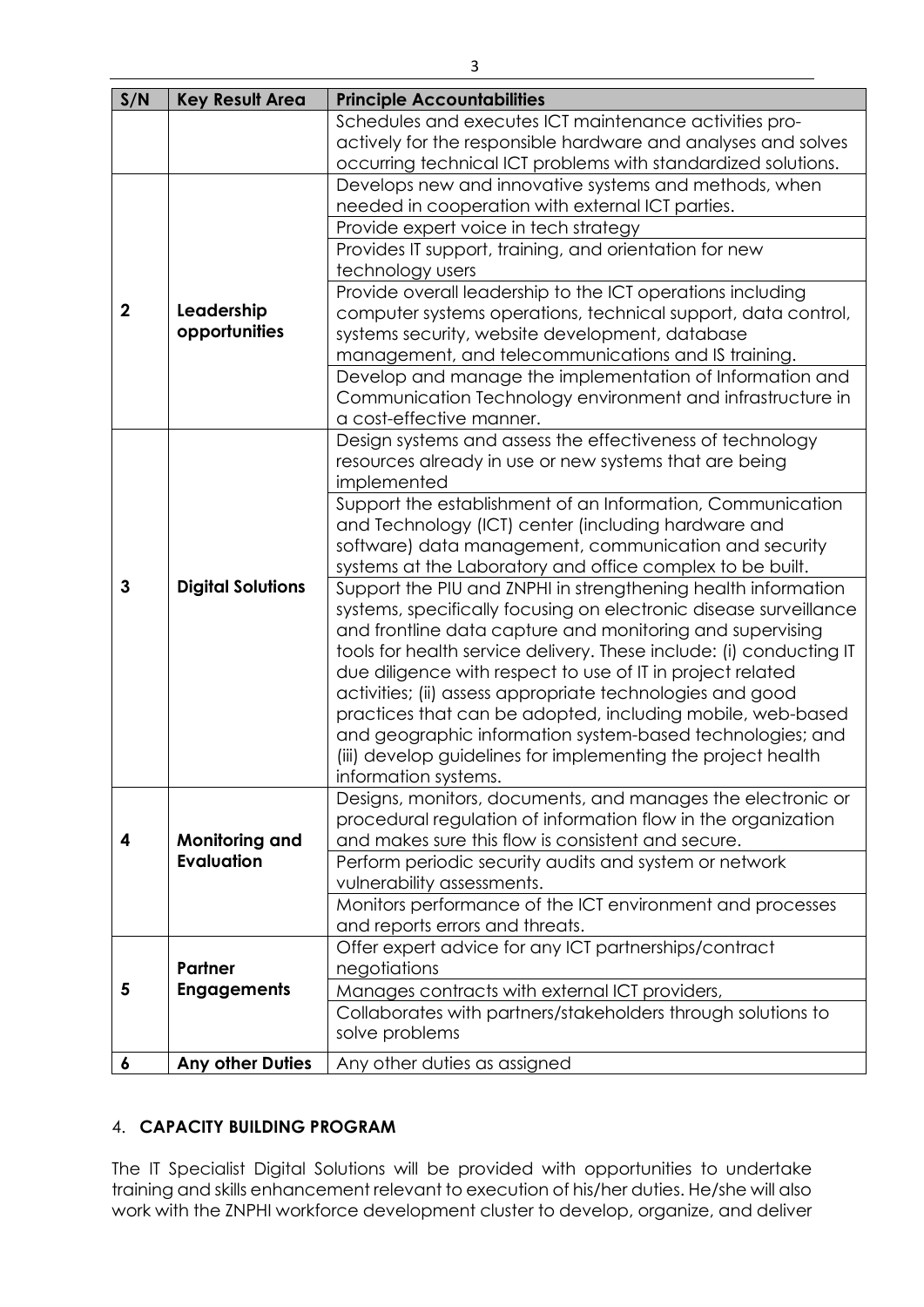relevant training to the PIU staff and other implementing partners for the project such as MOH and its subnational levels structures, ZNPHI staff, and staff from other relevant sector ministries and Government departments; this will be coupled with inspection, technical support, and mentorship visits to project sites

# 5. **LIST OF REPORTS, SCHEDULE OF DELIVERABLES, AND PERIOD OF PERFORMANCE.**

## **a. Reports/Deliverables:**

The IT Specialist- Digital Solutions will ensure the following deliverables:

- Preparing annual plans of action
- Submission of acceptable Annual, Bi-annual progress reports based on the action plan
- Submission of any other technical reports as may be required.

## **b. Timelines and duration of Contract Appointment:**

This is a consulting assignment. The service is initially for a period of 2 years, subject to extension based on satisfactory performance.

## **c. Performance Assessment/Compensation**

The Information Technology Specialist - Digital Solutions will receive a competitive compensation monthly salary. He / She will be appraised for the first six and there after yearly.

# **5. DATA, LOCAL SERVICES, AND FACILITIES TO BE PROVIDED BY MINISTRY OF HEALTH**

The MOH/ZNPHI will provide information, and facilities including office space, access to transport, office equipment, computers, and telecommunication systems necessary for effective execution of the Role.

## **6. INSTITUTIONAL AND ORGANIZATIONAL ARRANGEMENTS**

The IT specialist - Digital Solutions will report to the Project Coordinator – ACDCP. He/She will work closely with ZNPHI and respective Government Departments that have a function role under the Project.

# **7. QUALIFICATIONS AND RELEVANT EXPERIENCE**

- Bachelor's Degree in Computer Science, Information Communication Technology, Computer Mathematics or Engineering or related field
- Additional post graduate qualifications in ICT will be an added advantage
- Preferably 7 years of relevant experience in developing and managing information management systems with a strong background in Computers and **Networks**
- Experience in working on donor funded projects will be an added advantage
- Extensive experience in conducting and facilitating trainings/workshops
- Experience setting up and troubleshooting various technical equipment such as laptops, video conferencing systems, mobiles, servers etc.
- should have an in-depth knowledge of various computer hardware and software technologies.